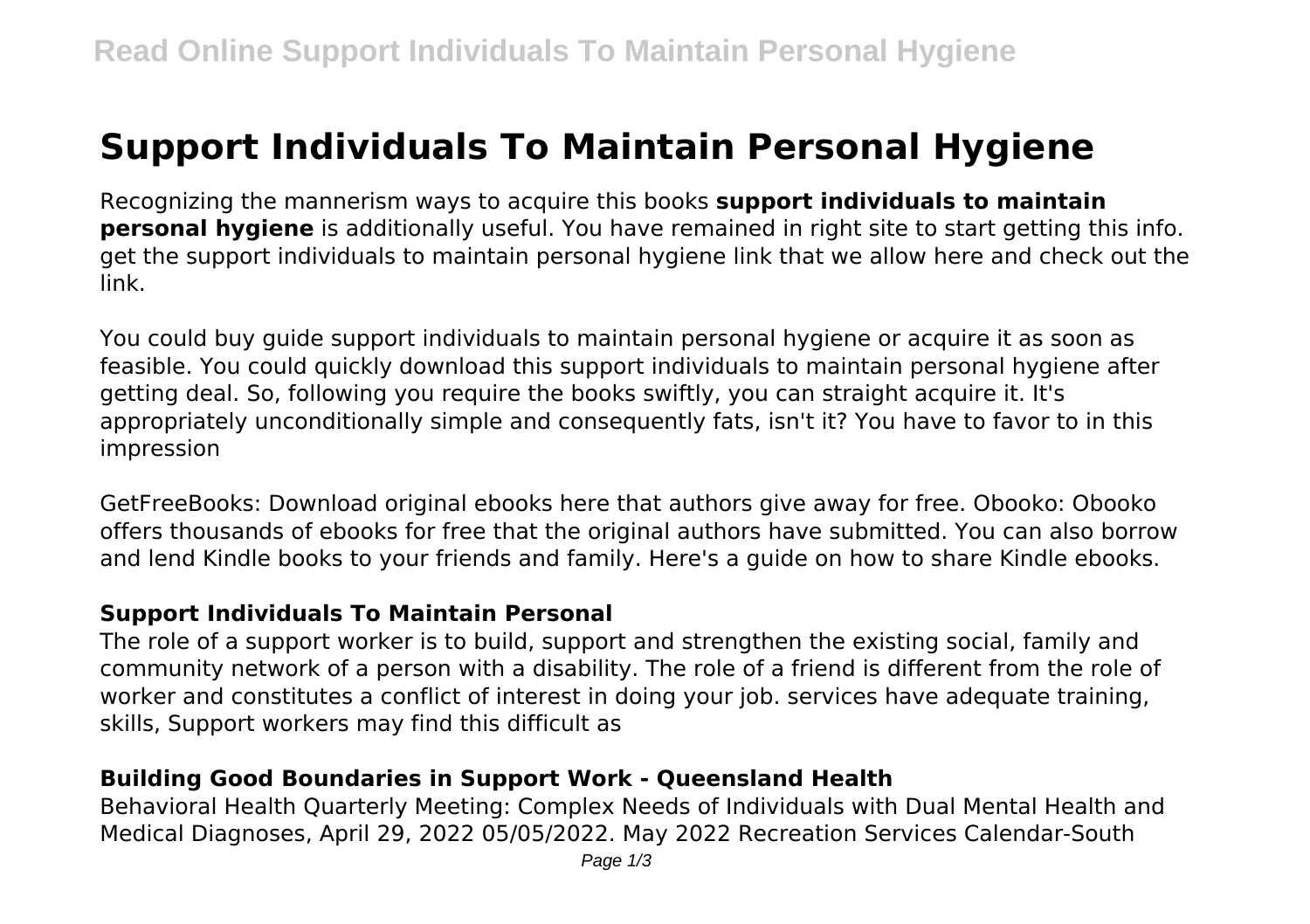Region 04/26/2022. April is Sexual Abuse and Prevention Awareness month.

### **Connecticut Department of Developmental Services**

Master Lock offers the best in customer service and provides extensive product support. No matter your issue, we're here to help you solve it. ... Maintain a Master Lock Padlock. View All Videos. Business. Business Support ... Master Lock Vault is an integrated platform that lets you issue and revoke access to individuals or groups in real time ...

### **Service & Support | Master Lock**

assessment, care and support planning and review arrangements, which support the wider agenda and the broader integration of social care and health care provision. describes how the process of assessment can focus both on people's needs and on their strengths, and support people to contribute to their own personal outcomes. Context 9.

## **Part 3 Code of Practice Assessing the Needs of Individuals**

Our mental wellness platform will help you build mental resilience, improve productivity and maintain motivation with our psychology based tools for individuals and the workplace. Interactive goal setting to help you increase and maintain motivation, and focus on what really matters.

## **Mental wellness Platform - For Businesses & Individuals | Remente**

A. Description of Epigenetics. The term "epigenetics" was first introduced in 1942 by Conrad Waddington to describe the interactions of genes with their environment, which bring the phenotype into being. 3 Today, epigenetics refers to modifications of the genome that do not involve a change of DNA sequence (i.e., the A's, C's, G's and T's that code information in DNA). 4 Until ...